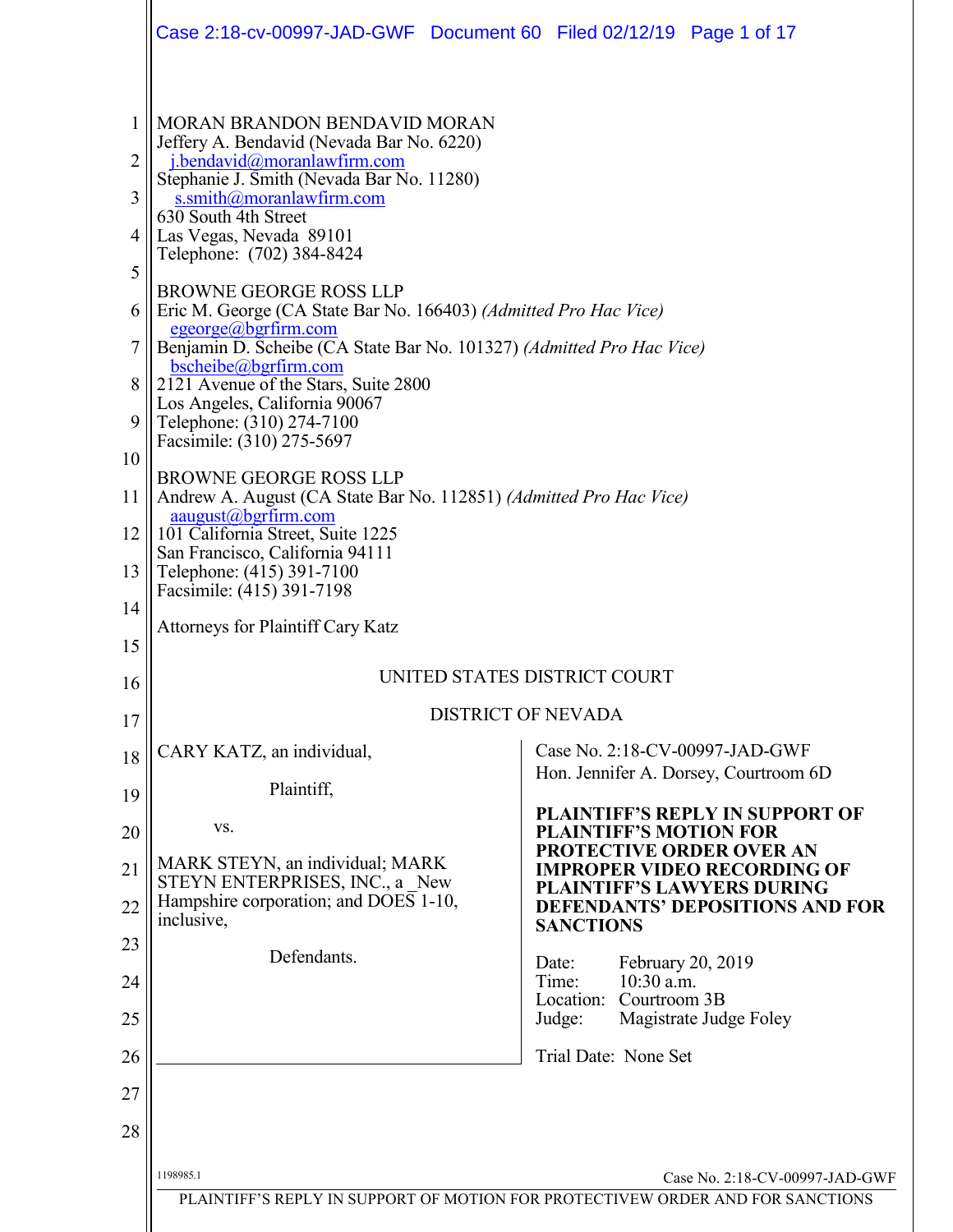|          |           |                                                      |    | Case 2:18-cv-00997-JAD-GWF Document 60 Filed 02/12/19 Page 2 of 17                                                                                            |  |
|----------|-----------|------------------------------------------------------|----|---------------------------------------------------------------------------------------------------------------------------------------------------------------|--|
| 1        |           |                                                      |    | <b>TABLE OF CONTENTS</b>                                                                                                                                      |  |
| 2<br>3   |           |                                                      |    | Page                                                                                                                                                          |  |
| 4        | Ι.<br>П.  |                                                      |    |                                                                                                                                                               |  |
| 5        |           | A.                                                   |    | The Heart of the Matter – Steyn's Obsession with Harassing Katz and                                                                                           |  |
| 6        |           |                                                      |    |                                                                                                                                                               |  |
| 7        |           |                                                      | 1. | The Steyn Deposition and the Stipulation between Counsel Regarding                                                                                            |  |
| 8        |           | <b>B.</b>                                            |    |                                                                                                                                                               |  |
| 9        | III.      |                                                      |    |                                                                                                                                                               |  |
| 10       |           | A.                                                   |    | Steyn's Interpretation of Fed. Rule Civ. Pro $30(b)(3)(B)$ Leads to an Absurd<br>Result and Must therefore be Rejected Under U.S. Supreme Court Precedent.  6 |  |
| 11       |           | <b>B.</b>                                            |    | The Court Has the Authority Under Fed. R. Civ. P. 26(c) To Issue A                                                                                            |  |
| 12       |           |                                                      |    | Protective Order Prohibiting Steyn From Posting Online Any Material                                                                                           |  |
| 13       |           |                                                      | 1. | Steyn's Video and His Misuse of Non-Judicial Records is Intended to                                                                                           |  |
| 14       |           |                                                      |    |                                                                                                                                                               |  |
| 15<br>16 |           |                                                      | 2. | The Video and Certified Transcript of Steyn's Deposition and Katz's<br>Expert Witness Reports Are Not Judicial Records and Thus Steyn                         |  |
| 17       |           |                                                      | 3. | Steyn Has No First Amendment Right to Use the Video or Deposition<br>Transcripts (or Expert Reports) Outside of the Litigation 11                             |  |
| 18       | IV.       | CONCLUSION - SCOPE OF REQUESTED PROTECTIVE ORDER  12 |    |                                                                                                                                                               |  |
| 19       |           |                                                      |    |                                                                                                                                                               |  |
| 20       |           |                                                      |    |                                                                                                                                                               |  |
| 21       |           |                                                      |    |                                                                                                                                                               |  |
| 22       |           |                                                      |    |                                                                                                                                                               |  |
| 23<br>24 |           |                                                      |    |                                                                                                                                                               |  |
| 25       |           |                                                      |    |                                                                                                                                                               |  |
| 26       |           |                                                      |    |                                                                                                                                                               |  |
| 27       |           |                                                      |    |                                                                                                                                                               |  |
| 28       |           |                                                      |    |                                                                                                                                                               |  |
|          | 1198985.1 |                                                      |    | Case No. 2:18-CV-00997-JAD-GWF<br>$-1-$<br>PLAINTIFF'S REPLY IN SUPPORT OF MOTION FOR PROTECTIVEW ORDER AND FOR SANCTIONS                                     |  |
|          |           |                                                      |    |                                                                                                                                                               |  |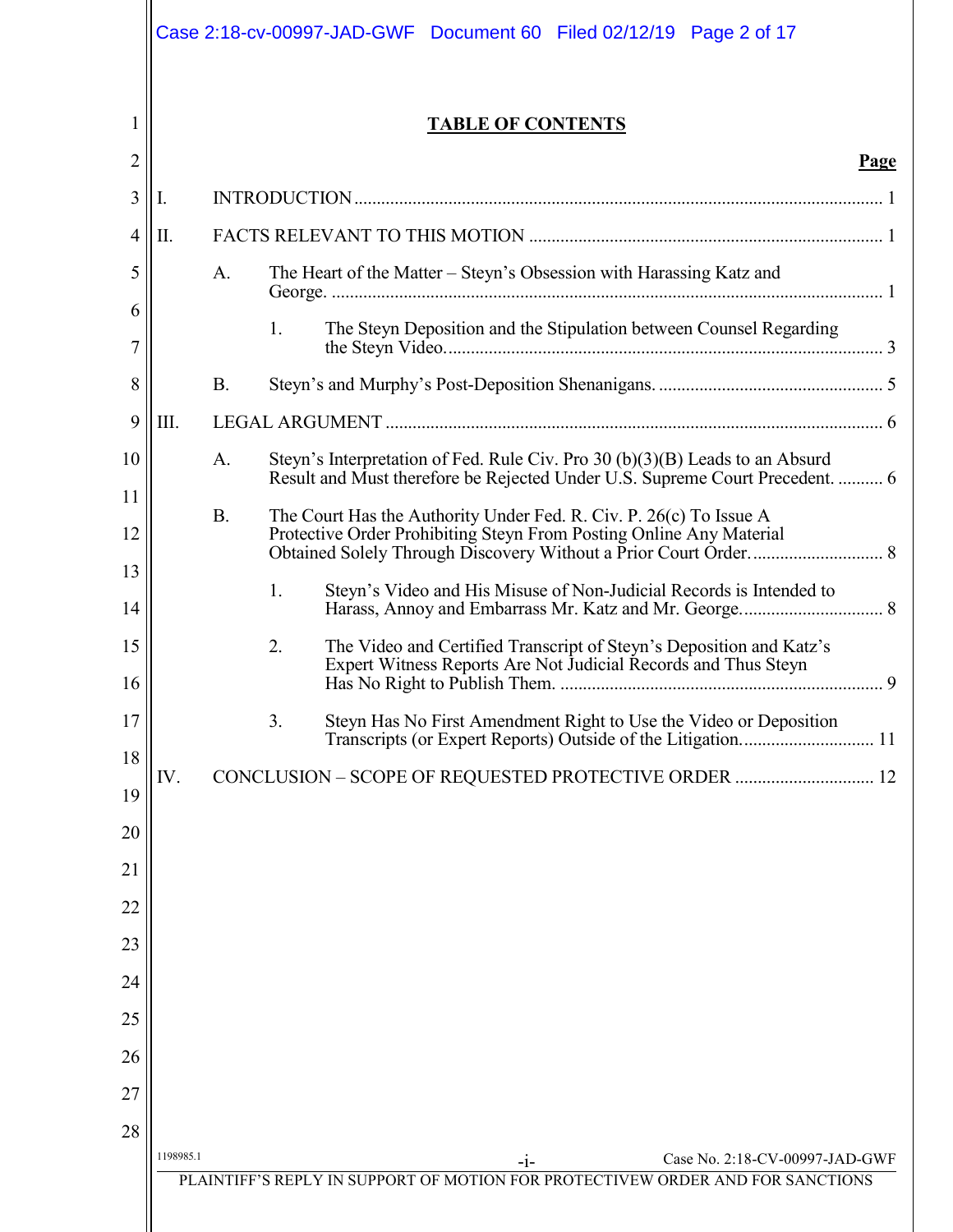|                | Case 2:18-cv-00997-JAD-GWF Document 60 Filed 02/12/19 Page 3 of 17             |
|----------------|--------------------------------------------------------------------------------|
|                | <b>TABLE OF AUTHORITIES</b>                                                    |
| $\overline{c}$ | Page                                                                           |
| 3              | <b>CASES</b>                                                                   |
| 4              | American Civil Liberties Union of Illinois v. Alvarez,                         |
| 5              | Animal Legal Defense Fund v. Wasden,                                           |
| 6              |                                                                                |
| $\overline{7}$ | Apple iPod iTunes Antitrust Litigation,                                        |
| 8              | Barket v. Clark,                                                               |
| 9              |                                                                                |
| 10             | Beckman Indus., Inc., v. Int'l. Ins. Co.,                                      |
| 11             |                                                                                |
| 12             | Cipollone v. Liggett Group, Inc.,                                              |
| 13             | Competitive Enterprise Institute v. Mann,                                      |
| 14             |                                                                                |
| 15             | Drake v. Benedek Broad. Corp.,                                                 |
| 16             |                                                                                |
| 17             | Fish v. Kobach,                                                                |
| 18             | Haggar Co. v. Helvering,                                                       |
| 19             |                                                                                |
| 20             | Hurston v. Dir., OWCP,                                                         |
| 21             |                                                                                |
| 22             | Larson v. American Family Mut. Ins. Co.,                                       |
| 23             | Paisley Park Enters., Inc. v. Uptown Prods.,                                   |
| 24             |                                                                                |
| 25             | Patterson v. Burge,                                                            |
| 26             |                                                                                |
| 27             | Pub. Citizen v. U.S. Dept. of Justice,                                         |
| 28             | 1198985.1<br>Case No. 2:18-CV-00997-JAD-GWF<br>$-11-$                          |
|                | PLAINTIFF'S REPLY IN SUPPORT OF MOTION FOR PROTECTIVEW ORDER AND FOR SANCTIONS |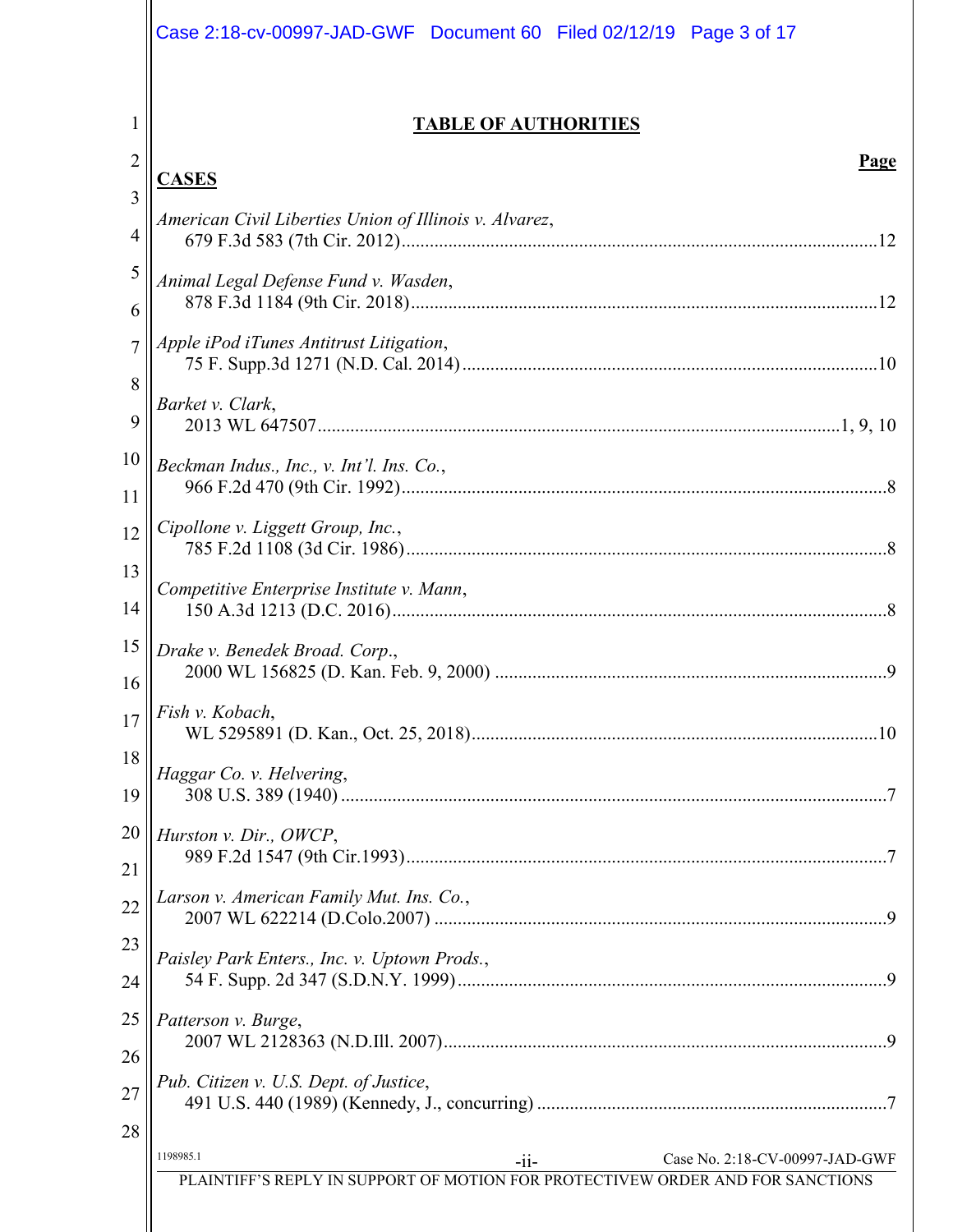|                | Case 2:18-cv-00997-JAD-GWF Document 60 Filed 02/12/19 Page 4 of 17                         |
|----------------|--------------------------------------------------------------------------------------------|
| 1              | <b>TABLE OF AUTHORITIES</b><br>(Continued)                                                 |
| $\overline{2}$ | Page                                                                                       |
| 3              | Seattle Times Co. v. Rhinehart,                                                            |
| 4<br>5         | U.S. v. McDougal,                                                                          |
| 6              |                                                                                            |
| $\overline{7}$ | <b>OTHER AUTHORITIES</b>                                                                   |
| 8              |                                                                                            |
| 9              |                                                                                            |
| 10             |                                                                                            |
| 11             |                                                                                            |
| 12             |                                                                                            |
| 13             |                                                                                            |
| 14             |                                                                                            |
| 15             |                                                                                            |
| 16             |                                                                                            |
| 17             |                                                                                            |
| 18             |                                                                                            |
| 19             |                                                                                            |
| 20             |                                                                                            |
| 21             |                                                                                            |
| 22             |                                                                                            |
| 23             |                                                                                            |
| 24             |                                                                                            |
| 25             |                                                                                            |
| 26             |                                                                                            |
| 27             |                                                                                            |
| 28             |                                                                                            |
|                | 1198985.1<br>Case No. 2:18-CV-00997-JAD-GWF                                                |
|                | $-iii -$<br>PLAINTIFF'S REPLY IN SUPPORT OF MOTION FOR PROTECTIVEW ORDER AND FOR SANCTIONS |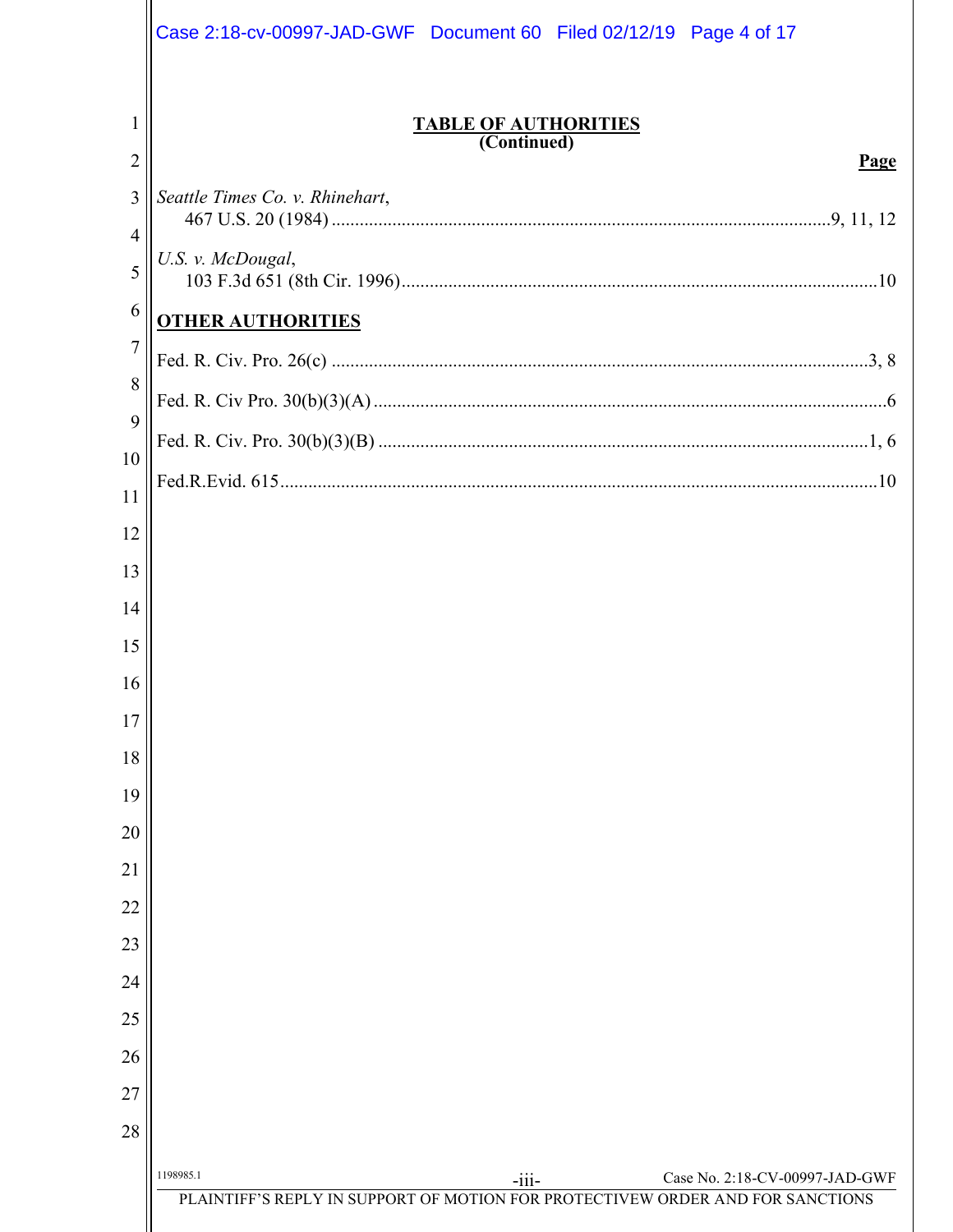#### <span id="page-4-4"></span><span id="page-4-0"></span>1 **I. INTRODUCTION<sup>1</sup>**

2 3 4 5 6 7 8 9 10 Stripped of hyperbole and rhetoric, Steyn's opposition to Katz' request for a protective order boils down to two arguments: First, Fed. R. Civ. Pro. 30(b)(3)(B) permitted Steyn as a non-noticing party to videotape Katz' lawyers taking Steyn's deposition without prior notice because the deposition notice already included notification that the deposition would be videotaped. Steyn argues that because his video was not "another method" under the Rule, but rather duplicated an already-noticed method, no prior notice to Katz was required. Second, Steyn argues he has the absolute First Amendment right to post on the internet and share through traditional media all deposition transcripts, videos, expert witness reports and other materials obtained through discovery in the case, even though they are not in the court's judicial record.

11 12 13 14 15 16 Steyn's first argument rests solely on a hyper-literal interpretation of Fed. R Civ. Pro. 30(b)(3)(B). His interpretation, however, portends an absurd result and chaos if accepted. No less an authority than the United States Supreme Court has warned against this outcome in interpreting statutes. Steyn's second argument is 100% wrong and foreclosed by this Court's 2013 decision in *Barket v. Clark*, 2013 WL 647507 in which Magistrate Judge Foley entered a protective order under very similar circumstances.

<span id="page-4-3"></span>17 18 19 20 21 22 23 Katz' counsel (Andrew August), tried to avoid this motion (as he did with a prior emergency motion Katz filed–which was granted– for what amounted to *one extra day* to submit a supplemental/amended expert witness report, Dkt. 47). But as reflected in the astonishingly and unprofessional strident emails from Steyn's lawyer (Michael Murphy), Murphy was intractable, insolent and impossible to reason with. A protective order is therefore necessary to stop Steyn's patent violation of law and abuse of the discovery process for harassment purposes only, and to address Murphy's lack of professional decorum in resolving disagreements.

24

# <span id="page-4-1"></span>**II. FACTS RELEVANT TO THIS MOTION**

<span id="page-4-2"></span>25 26 **A. The Heart of the Matter – Steyn's Obsession with Harassing Katz and George.**  In a defamation case, contentiousness and enmity between the litigants is expected. What

27

 $\overline{a}$ 

28 <sup>1</sup> The terminology used in this brief is the same as in Plaintiff's opening brief.

| 1198985.1 | - 1 -                                                                          | Case No. 2:18-CV-00997-JAD-GWF |
|-----------|--------------------------------------------------------------------------------|--------------------------------|
|           | PLAINTIFF'S REPLY IN SUPPORT OF MOTION FOR PROTECTIVEW ORDER AND FOR SANCTIONS |                                |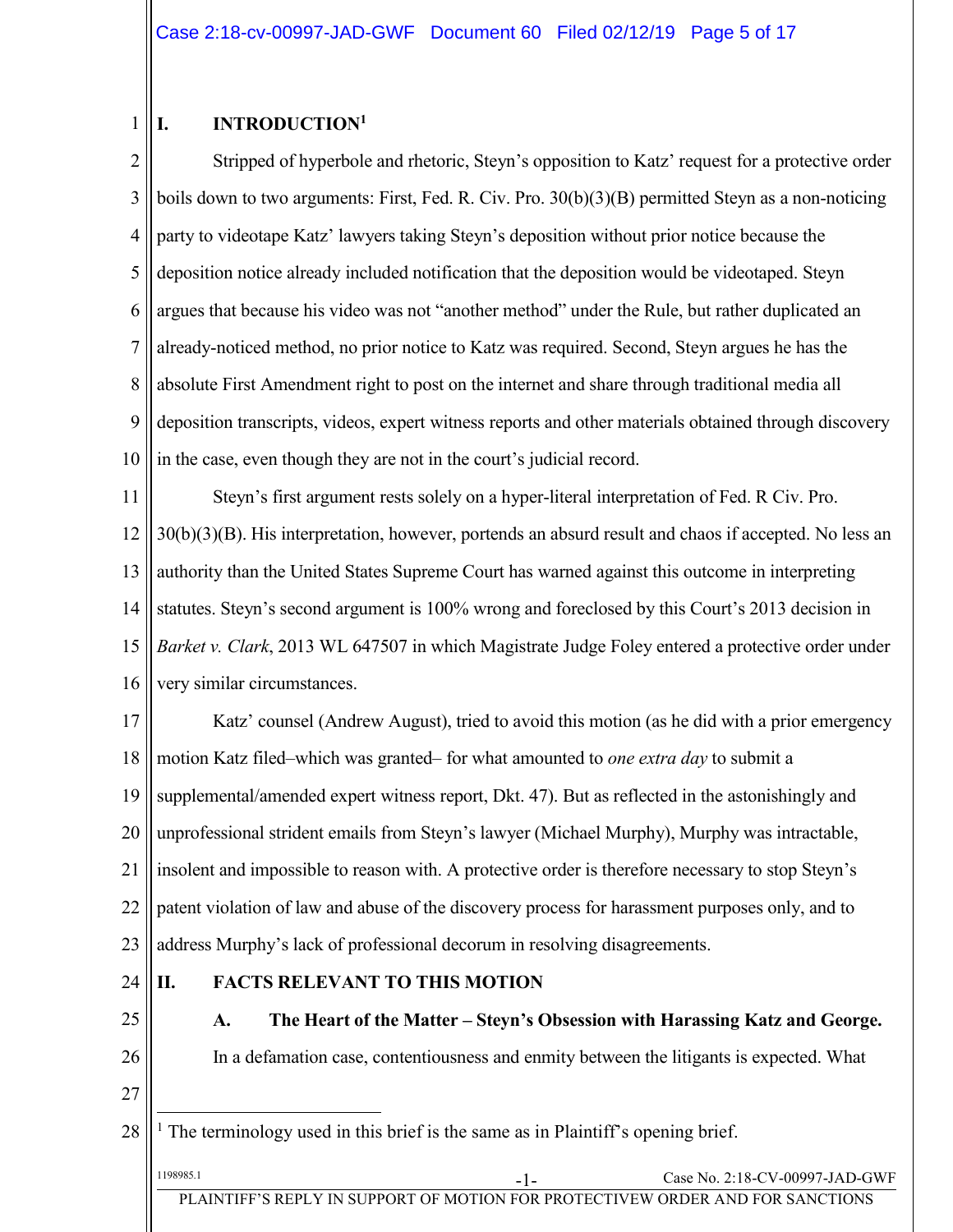# Case 2:18-cv-00997-JAD-GWF Document 60 Filed 02/12/19 Page 6 of 17

1 2 3 makes this case different is that Steyn is a well-known conservative media personality who, between his website, regular guest-hosting of the "Rush Limbaugh Show" and frequent appearances on Fox News programs, has an audience reach of nearly 15-million Americans.

- 4 5 6 7 8 9 10 11 12 13 14 This motion was precipitated by Mr. Steyn's callous disregard for civility, federal procedure and the limits of the First Amendment. This is not surprising given Mr. Steyn's past expressions of the American court system: He has called it "America's hideous and corrupt federal justice system"<sup>2</sup> and considers the "American judicial system a global laughingstock."3, <sup>4</sup> These sentiments, of course, are fully protected speech. So too is posting on his website that Eric George, another of Katz' lawyers, "the same loser lawyer from the first case"<sup>5</sup> and calling him "loathsome and unethical"<sup>6</sup> in Steyn's deposition. Same goes for referring to former California Governor and U.S. Senator Pete Wilson as Katz' "sleazy business partner."<sup>7</sup> What is not protected are the false factual statements alleged in the complaint calling Katz a "deadbeat," "scofflaw," "dishonorable," and "criminal" among other things. For this motion, however, these defamatory statements are not at issue.
- 15 16 17 18 19 20 21 22 23 24 25 26 27 28 1198985.1 Case No. 2:18-CV-00997-JAD-GWF PLAINTIFF'S REPLY IN SUPPORT OF MOTION FOR PROTECTIVEW ORDER AND FOR SANCTIONS What is at issue is Steyn's unrelenting use of his media bully-pulpit to harass, embarrass, intimidate and taunt Katz and his lawyer with internet postings of discovery in this case. To satisfy his obsession with Katz and keep his fan base riled up with developments in the case, Steyn created a "guide" to his litigations with Katz that he updates regularly. [\[https://www.steynonline.com/8714/katz-crtv-vs-steyn-a-cut-outnkeep-guide\]](https://www.steynonline.com/8714/katz-crtv-vs-steyn-a-cut-outnkeep-guide).<sup>8</sup> In his "guide" Steyn has posted not only snippets of his taunts of George during the deposition, but the entire transcript of the deposition [\[Transcript from 1/8/19 Steyn Deposition\]](https://www.steynonline.com/documents/9152.pdf). Steyn also has posted Katz' expert's reports on damages. ["'expert' [report, by a fellow called Tony Freinberg](https://www.steynonline.com/documents/9169.pdf)"]. August asked that they be taken down. Murphy rejected this saying "Your 'takedown request' is rejected, outright, as being  $\overline{a}$ <sup>2</sup> <https://www.steynonline.com/9167/the-johnnie-cochran-of-the-great-white-north> 3 <https://www.steynonline.com/9096/if-i-knew-you-were-coming-for-me-idve-baked> <sup>4</sup> Attached as collective **Exhibit A** are printouts of the webpages hyperlinked herein. 5 <https://www.steynonline.com/8714/katz-crtv-vs-steyn-a-cut-outnkeep-guide> [Transcript](https://www.steynonline.com/documents/9152.pdf) of the 1/8/19 deposition of Mark Steyn ("Steyn Transcript"), p.36:14-18. 7 <https://www.steynonline.com/8630/the-process-is-the-punishment-as-always> <sup>8</sup> See also:<https://www.steynonline.com/8654/happy-day-is-here-again>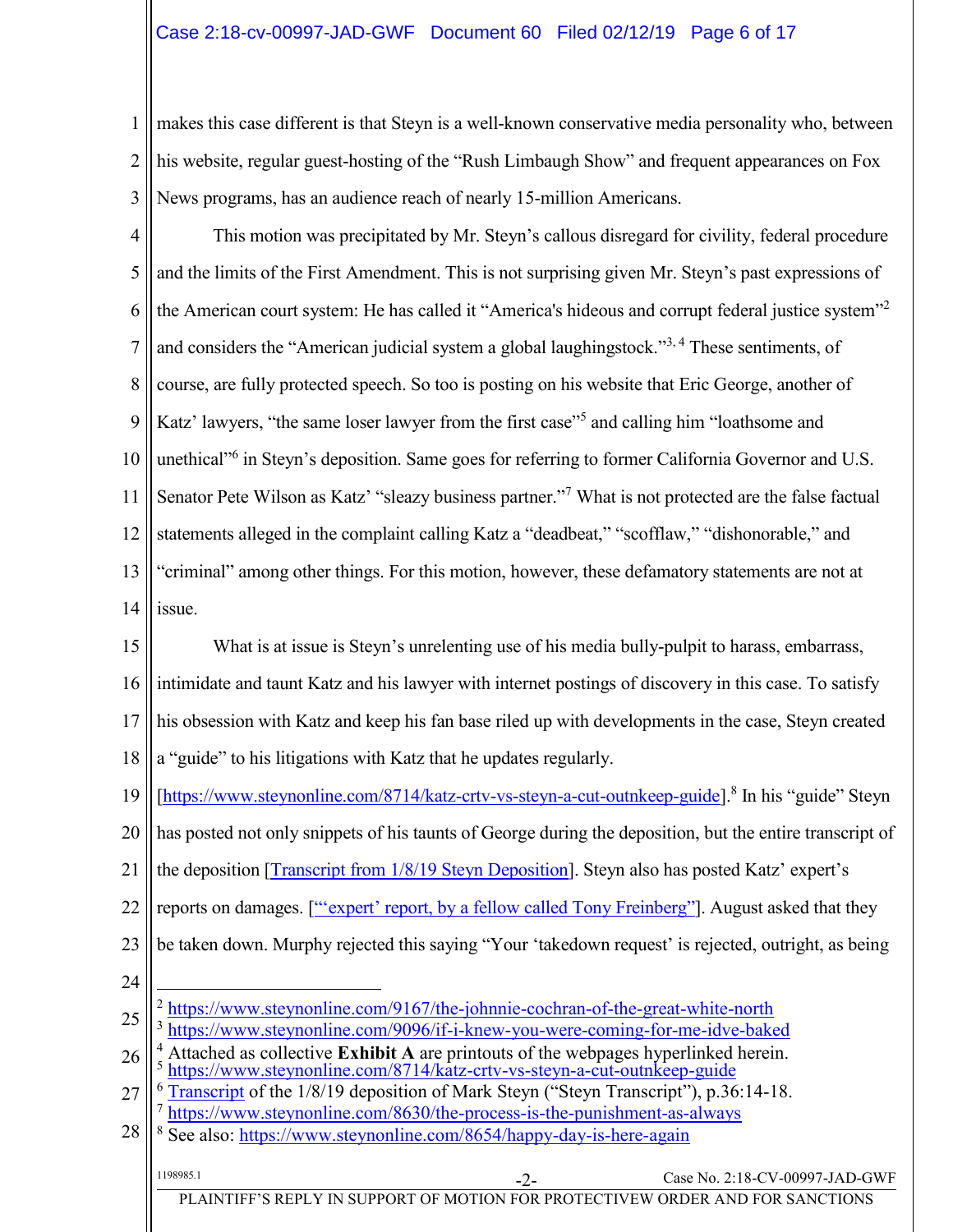1 2 3 4 absurd, foolish, and cynical." *See* Declaration of Andrew A. August in Support of Motion for Protective Order ("August Dec.") at ¶16. In order to prevent Steyn from abusing the discovery process again and improperly publishing online material obtained only through discovery that is not part of the judicial record, a protective order under Fed. R. Civ. Pro. 26(c) is desperately necessary.

<span id="page-6-0"></span>5

#### <span id="page-6-1"></span>**1. The Steyn Deposition and the Stipulation between Counsel Regarding the Steyn Video.**

6 7 8 9 10 11 12 13 14 15 16 17 18 19 20 21 22 23 24 25 26 27 Steyn's and Murphy's conduct at the deposition was squirrely at best and, ironically, Murphy's declaration highlights this. The Deposition Notices state that the depositions were to be videotaped (it was done by a certified Veritext technician) and taken before a certified court reporter. Steyn had a colleague of his, Whittaker Ingbretson, take the video that triggered this motion. Although the cameras were set up at the same end of the table (Murphy Decl. Exhibit C, Dkt. 57-4), their lateral orientation was different. As is common with nearly all videotaped depositions, the Veritext video camera was trained solely on Steyn as the deponent (although the back and side of George's appear occasionally). Ingbretson's camera apparently used<sup>9</sup> a wider image capture and included George asking the questions (when George asked, "you've been recording me?" Murphy responded in the affirmative: "Yeah. We have a video – our guy videotaping, yes." [Dkt. 38 p.19] After the Veritext videographer identified herself and the court reporter by name, she asked "*counsel and all present in the room and anyone appearing remotely please state your appearances and affiliations for the record*." Everyone did so, *except Ingbretson*. This is critical because had either Ingbretson or Murphy told George or Stuart that they were separately videotaping the deposition, George would have immediately objected to Steyn's use of a second videographer. Declaration of Eric George in Support of Motion for Protective Order ("George Decl.") at ¶¶ 3-5. Instead, both Ingbretson and Murphy remained silent. Murphy knows Ingbretson's failure to identify himself is a critical fact; that is why he tries to explain away his responsibility for Ingbretson's silence: "I believe I was reviewing the binder of exhibits when introductions were made on the record. I did not pay attention to who announced  $\overline{a}$  $9$  We say "apparently" because nobody has seen the video. It remains in a sealed envelope in Murphy's possession. Dkt. 57-1, ¶19.Murphy has repeatedly refused to provide a copy of it to

28 August, even when August offered an "Attorneys' Eyes Only" agreement. August Dec. ¶¶ 8, 9.

| 1198985.1                                                                      | Case No. $2:18$ -CV-00997-JAD-GWF |
|--------------------------------------------------------------------------------|-----------------------------------|
| PLAINTIFF'S REPLY IN SUPPORT OF MOTION FOR PROTECTIVEW ORDER AND FOR SANCTIONS |                                   |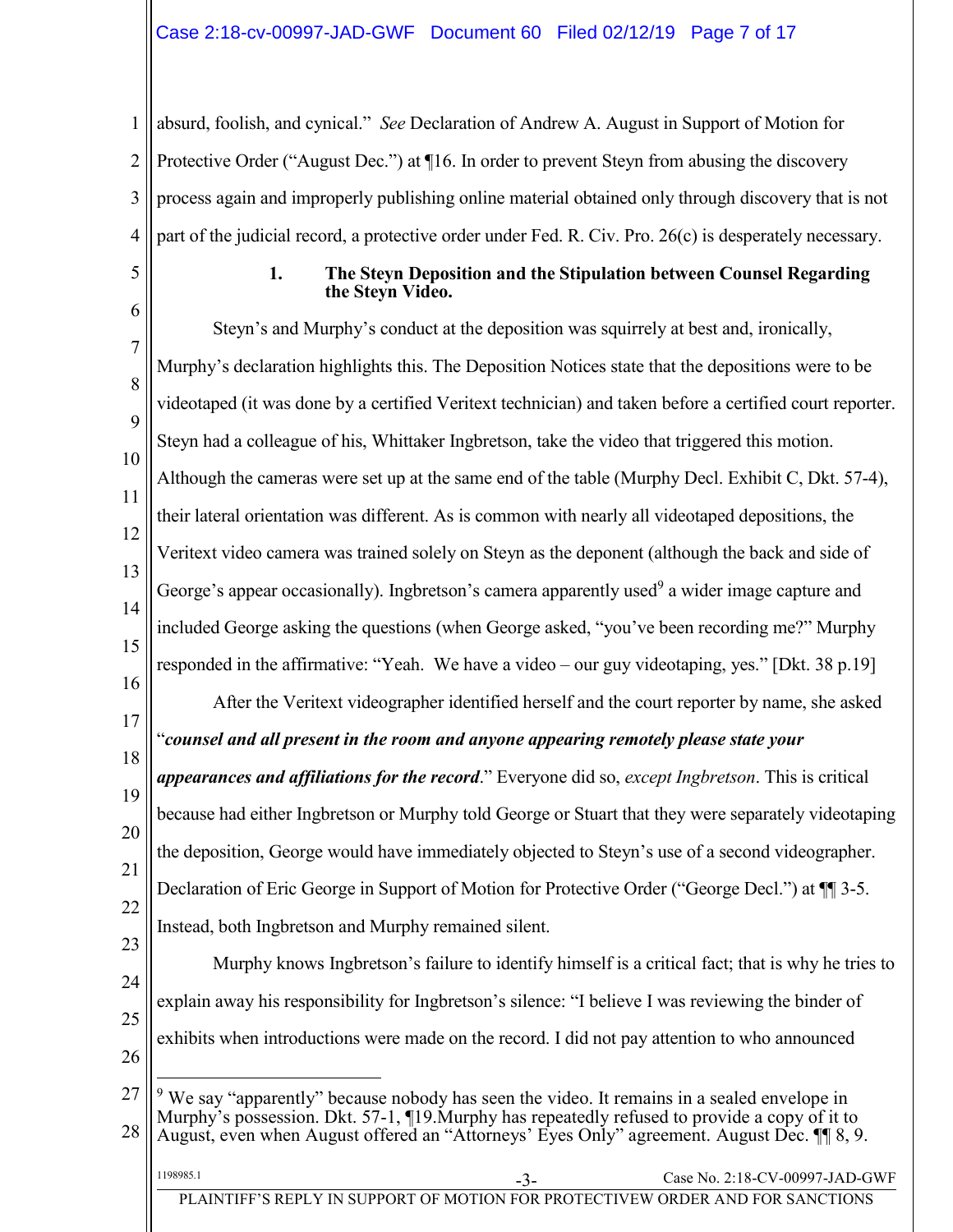1 2 3 4 themselves or when." [Dkt. 57-1 at  $\P$ 13]<sup>10</sup> This is curious because Murphy was the first person to state his appearance as counsel for the deponent. [Steyn Transcript at 5:24-25] Even more disturbing than Ingbretson failing to announce himself is that Murphy said nothing before or after going on the record about making a duplicate videotape.

5 6 7 8 9 10 11 12 13 14 15 16 About an hour into Steyn's deposition, George realized that both cameras were operating and he, George, was being filmed. Murphy made several striking statements on the record when George first questioned why there were two cameras at the deposition: He admitted that his clients were videotaping not only the deponent Steyn, but also George and the entire "process." [Dkt. 38, p.20] He admitted he did not know if Steyn's video could be used in court because it was not connected to the transcript. He admitted that the Veritext video was the "official" video. When George asked whether the video was to be used for anything other than the court proceeding, Murphy replied "I don't know what it is used – right now it is not – there's no feed. It's just being taped on to – on to an electronic media, so – " Most importantly, and the best indication that Steyn intends to publish the video in furtherance of his PR crusade against Katz and his company Blaze Media, when George asked if Mr. Murphy could represent that the video will be used solely for purposes of this Court proceeding, Mr. Murphy replied, unequivocally "No." *Id.*

17 18 19 20 21 22 23 After an off-the-record discussion, George and Murphy put a stipulation on the record: 1) Steyn had instructed Ingbretson to videotape the room, not just Steyn, 2) no prior notice was given to George, 3) Murphy would retain Ingbretson's videotape, 4) until this Court ruled, the video would not be shared with Steyn or anybody else, and 5) George would have 14 days to file a motion with the Court. [Dkt. 38 pp.21-22] Nothing was said about Ingbretson sending the video to Murphy in a sealed envelope or that Murphy had to keep the envelope sealed, could not review the videotape and could not give George a copy, at least for purposes of filing this motion. This later became Murphy's

24

 $\overline{a}$ 

25 26 27 <sup>10</sup> Murphy deflects from his role in the video ambush by baselessly suggesting that Katz' local Las Vegas counsel (Stephanie Smith), who appeared by speakerphone, was also guilty of having people in the deposition who failed to identify themselves: "[B]ecause she was in a place where other people could most certainly overhear the proceeding – people who were never disclosed to any of us." Murphy Decl.¶12. Ms. Smith was 2300+ miles away alone in her office at 6:20 a.m. local time when the deposition started on the East Coast and remained alone in her private office the entire time. *See* Declaration of Stephanie Smith in Support of Plaintiff's Motion for Protective

<sup>28</sup> Order.

| 1198985.                                                                       | -4- | Case No. $2:18$ -CV-00997-JAD-GWF |
|--------------------------------------------------------------------------------|-----|-----------------------------------|
| PLAINTIFF'S REPLY IN SUPPORT OF MOTION FOR PROTECTIVEW ORDER AND FOR SANCTIONS |     |                                   |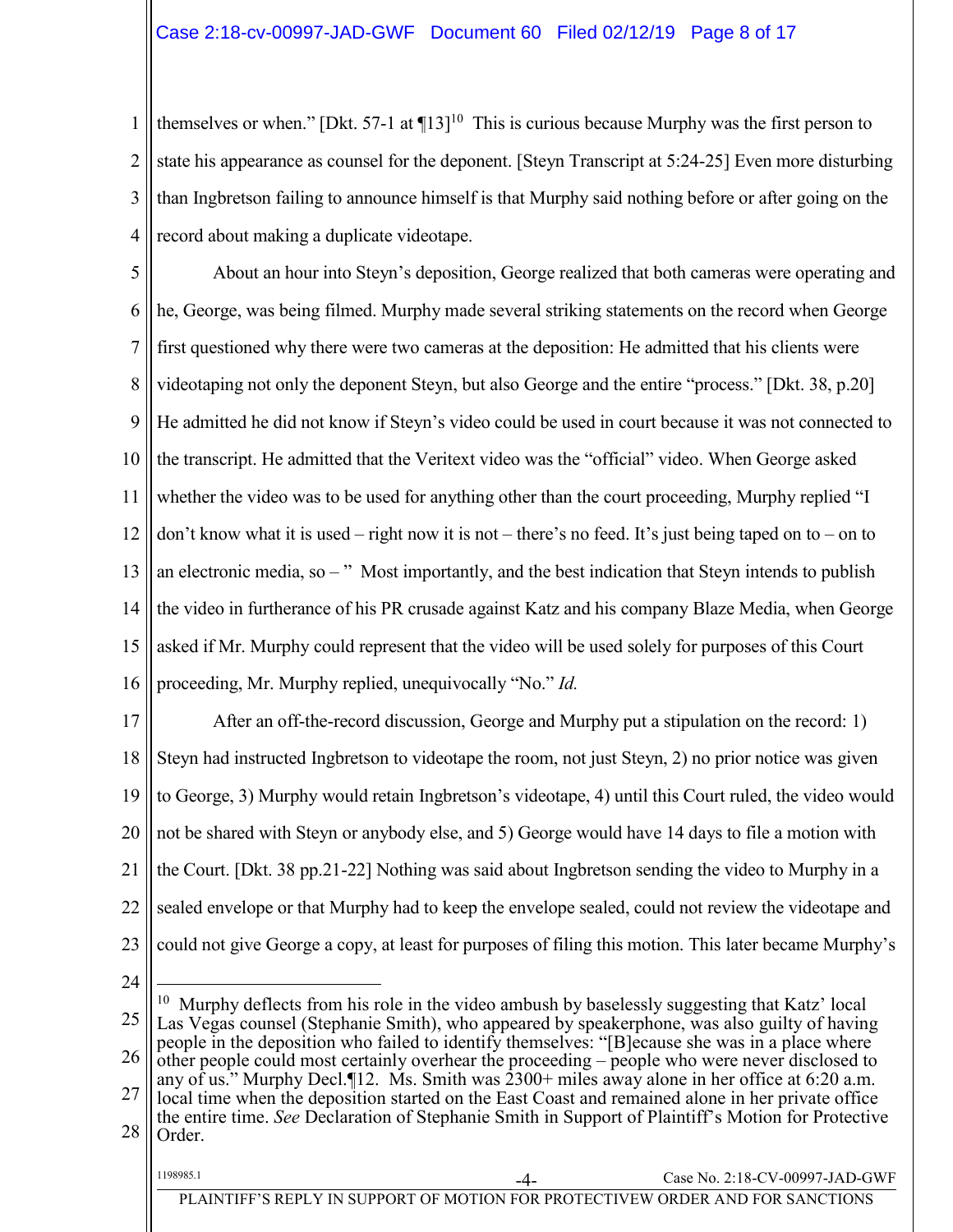1 2 justification, first disclosed in Steyn's opposition, for not sharing the video. [Murphy Dec., Dkt. 57- 1, ¶¶19-20.]

3 4 5 6 7 8 9 10 11 Murphy testifies "[a]lthough I was not required to provide notice of my client's separate videographer, it had been my intent to discuss the issue prior to the deposition. In the rush caused by Mr. George's lateness, and the thick binder of exhibits, *I forgot to do so*." *Id.* at ¶13, emphasis added. "I also had *assumed* that, since it was obvious there were two video cameras in the small room, Mr. George was aware that two video recordings were being used, one paid for by Plaintiff, and one by Mr. Steyn." *Ibid*., emphasis added. Mr. Murphy offers no explanation of the basis for his assumption regarding payment. For his part, Mr. George assumed that the two cameras were both from Veritext, perhaps one as a backup so the depositions could be completed without a hitch.<sup>11</sup> George Decl. ¶4.

<span id="page-8-0"></span>12

### **B. Steyn's and Murphy's Post-Deposition Shenanigans.**

13 14 15 Katz filed this motion in accordance with Stipulation. Steyn immediately posted the motion on his litigation Guide saying this: "A few days later [after the deposition], Eric M George filed a motion in Las Vegas whining that Defendant Steyn is saying [big meanie things about him.](https://www.steynonline.com/documents/9154.pdf)"

16 [\[https://www.steynonline.com/8714/katz-crtv-vs-steyn-a-cut-outnkeep-guide\]](https://www.steynonline.com/8714/katz-crtv-vs-steyn-a-cut-outnkeep-guide). He also posted the

17 entire certified deposition [transcript.](https://www.steynonline.com/documents/9152.pdf)

18 19 20 21 22 23 24 25 26 27 Because Steyn's video was the primary focus of this motion and it is unknown whether the video captures any off-the-record commentary, discussions, etc., August repeatedly asked for a copy of it under a mutual "attorney's eyes only" arrangement until the court ruled on this motion. In what can be charitably described as vituperative and rude rants against August, Murphy repeatedly refused–saying this was "non-negotiable." August Declaration ¶¶ 9, 10. Even when August withdrew his "attorneys eyes only" condition, proposed a mutual sharing of the video (with Steyn) and offered to take the motion off calendar if Steyn agreed to be bound by a protective order prohibiting him from making the video public, Murphy refused with his characteristic "my way or the highway": "If you wont [sic] give me your vetted authorities now [four days before this reply

28  $\overline{a}$  $11$  This is understandable given the importance of the deponents, the distance George and Stuart had traveled to take the depositions and the then-impending discovery cut-off

| 1198985.1                                                                      | - 1- | Case No. $2:18$ -CV-00997-JAD-GWF |
|--------------------------------------------------------------------------------|------|-----------------------------------|
| PLAINTIFF'S REPLY IN SUPPORT OF MOTION FOR PROTECTIVEW ORDER AND FOR SANCTIONS |      |                                   |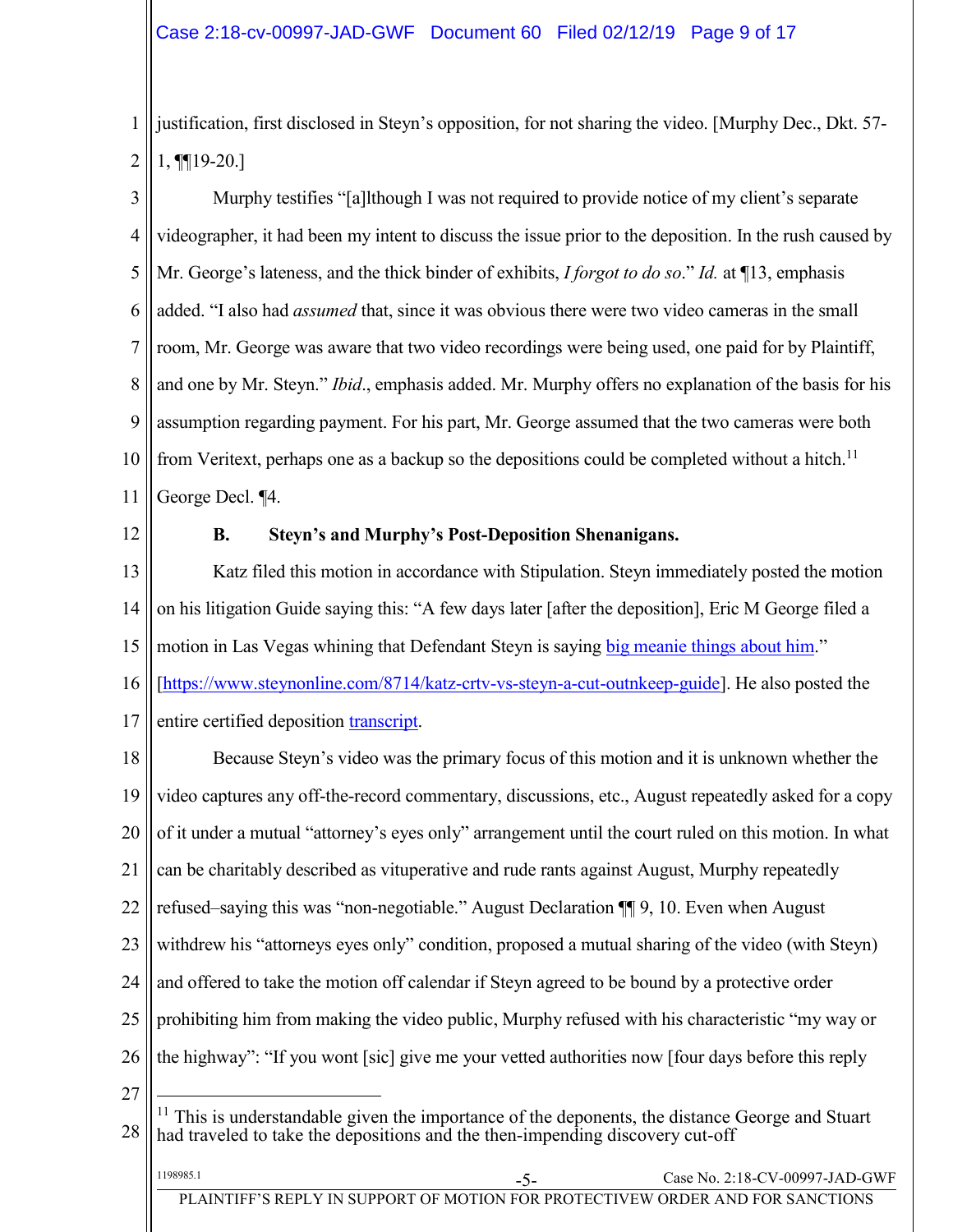1 2 was due], I wont [sic] consider any agreement whereby you would see the video." August Decl. ¶ 14.

- <span id="page-9-0"></span>**III. LEGAL ARGUMENT**
- <span id="page-9-1"></span>4

5

3

# <span id="page-9-3"></span><span id="page-9-2"></span>**A. Steyn's Interpretation of Fed. Rule Civ. Pro 30(b)(3)(B) Leads to an Absurd Result and Must therefore be Rejected Under U.S. Supreme Court Precedent.**

6 7 8 9 10 11 Under Fed. R. Civ Pro.  $30(b)(3)(A)$ , there are three authorized methods of recording a deposition: audio, audiovisual, or stenographic. Katz noticed the depositions of Steyn and Howes for videotape (audiovisual) and by certified court reporter (stenographic). Rule 30(b)(3)(B) allows nonnoticing parties, at their own expense, to designate "another method" for recording the testimony *in addition* to that specified in the original notice. However, it requires that *prior notice* be given to the deponent and other parties. Murphy admits he did not give prior notice.<sup>12</sup>

12 13 14 15 16 17 18 19 The purpose of  $30(b)(3)(B)$  is to afford the non-noticing party the right to utilize their preferred but approved method of recording a deposition and not be limited to the method chosen by the noticing party. For example, if the noticing party noticed only a video deposition, the nonnoticing party, after giving notice, has the right to pay for a court reporter. Similarly, if the noticing party noticed it only for a stenographic recording by a court reporter, a non-noticing party has the right to pay for a videographer, as long as prior notice was given. <sup>13</sup> But Steyn argues that because Katz gave notice of both methods, Steyn, as the non-noticing party, was relieved of any obligation to give prior notice that he was bringing his own videographer.

20 21 22 23 24 Steyn purports to rely on the literal language of Rule 30(b)(3)(B). But the Rule is silent on whether a non-noticing party may *duplicate* approved and noticed methods. Nor does the Rule address whether the camera angle of a properly noticed video and stenograph deposition may, without prior court order for good cause, include the questioning attorney and others at the deposition, or whether a video recording may capture "off-the-record" conversations as may have  $\overline{a}$ 

25

1198985.1

<sup>26</sup>  $12$  George testifies that in the off-the-record discussion that resulted in the Stipulation, Murphy apologized for not giving the required notice. George Decl. ¶6.

<sup>27</sup> 28  $13$  In nearly all cases, the videotape would be of the deponent only rather than the entire room, as is customary, and certainly would not be a "recording of the entire process" as described by Murphy. Moreover, the videotaping in a properly noticed recording would undoubtedly be turned off during times the court reporter goes off the record. We do not know if Ingbretson did so.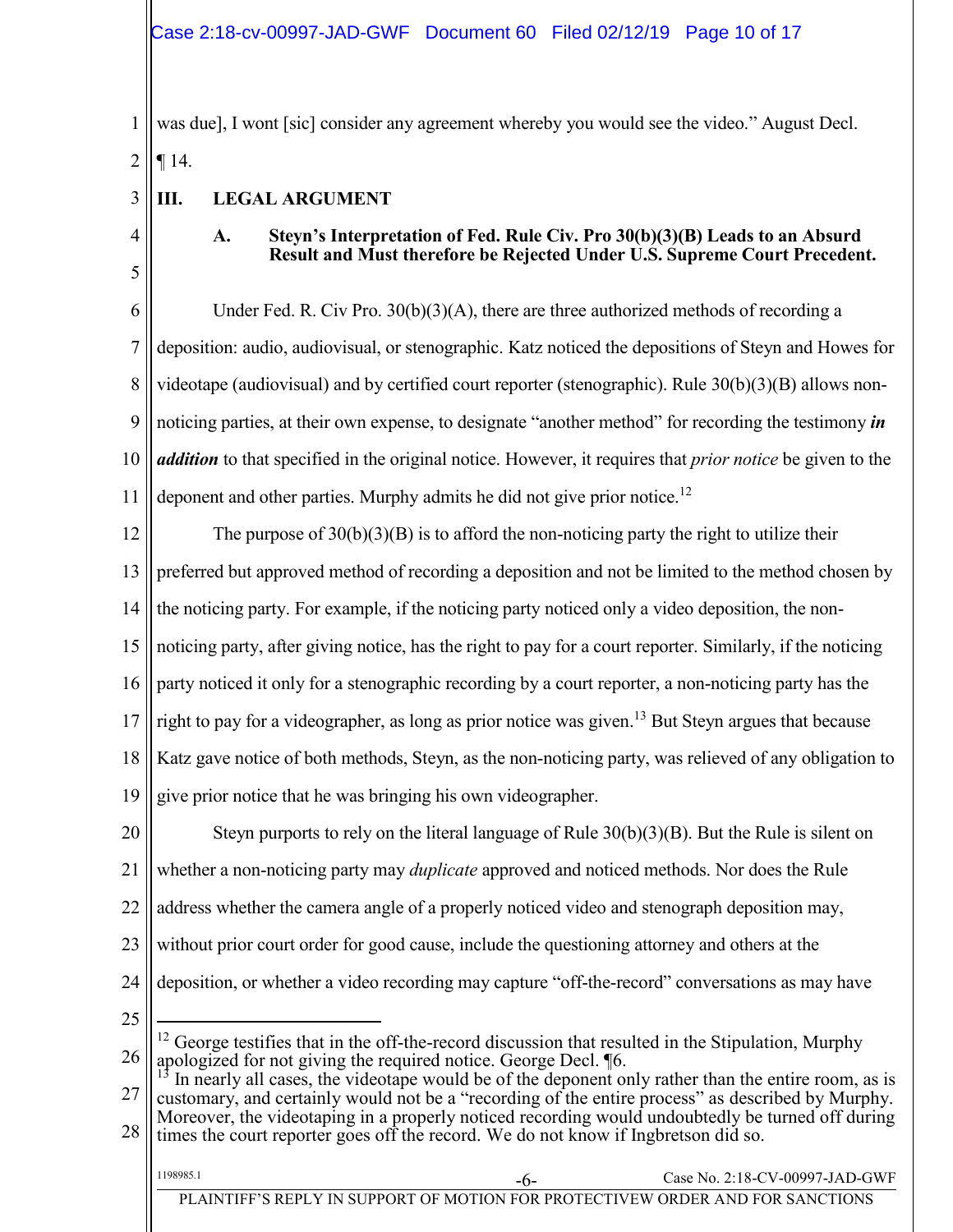1 2 3 4 5 6 been the case here. And not surprisingly, there is no case that has addressed the situation here: A non-noticing party brings its own videographer unannounced to a properly noticed videotape and court-reporter deposition to take an unofficial videotape of the "the room" and "the process", including the questioning lawyer where the party taking the unofficial videotape fully acknowledges it can't be used at trial and rather is taking it solely so the party can post it online and use it in broadcast media to harass the attorney and the other party.

7 8 9 10 11 12 13 14 15 16 The absurd implications of Steyn's interpretation of 30(b)(3)(B) are demonstrated by a nottoo-far from real-world hypothetical: A famous Las Vegas hotel is sued for negligence arising from a shooting nearby the hotel. There are eight (or twenty) law firms from around the country representing different clients in the case. One firm notices the defendant's Rule 30(b)(6) deposition for both video and a certified court reporter. The other seven firms each show up with their own videographers and court reporters, no prior notice given and thus no opportunity for anyone to seek a protective order. Under Steyn's interpretation of the Rule, all of the lawyers and their clients have a First Amendment right to post their copies of the transcript/exhibits and each of their videos online and send them to Fox News, CNN, the Las Vegas Review Journal, etc., before the trial of the subject lawsuit. Clearly this is not a permissible use of discovery.

<span id="page-10-2"></span><span id="page-10-0"></span>17 18 19 20 21 22 23 24 25 *Haggar Co. v. Helvering,* 308 U.S. 389, 394 (1940) cautions that "A literal reading of [statutes] which would lead to absurd results is to be avoided when they can be given a reasonable application consistent with their words and with the legislative purpose." *See also*, *Pub. Citizen v. U.S. Dept. of Justice,* 491 U.S. 440, 470 (1989) (Kennedy, J., concurring) (describing the absurd results canon of interpretation as a "narrow exception to our normal rule of statutory construction" that "demonstrates a respect for the coequal Legislative Branch, which we assume would not act in an absurd way"); *Hurston v. Dir., OWCP,* 989 F.2d 1547, 1554 (9th Cir.1993) ("We are required by traditional canons of statutory construction to avoid a literal interpretation of a statute that leads to an absurd result.")

<span id="page-10-1"></span>26 27 28 1198985.1 Case No. 2:18-CV-00997-JAD-GWF Even if the statute is given a distorted interpretation to allow for duplicative recording, the only reasonable interpretation of 30(b)(3)(B) that will avoid the circus Steyn is trying to create is that if a non-noticing party intends to *duplicate* properly noticed methods, they must nonetheless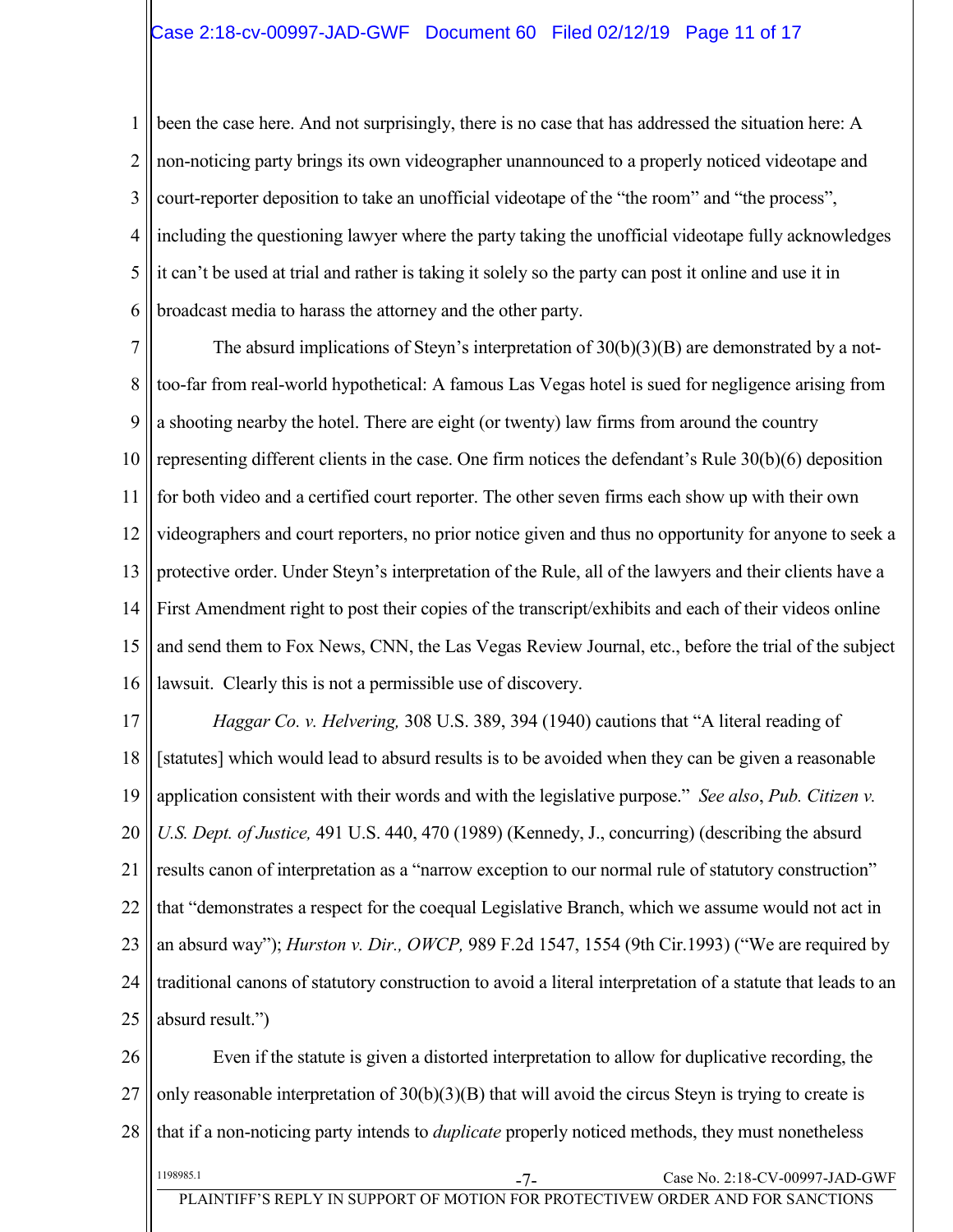1 2 give prior notice so timely court intervention can be sought to prevent mischief. Here, it is undisputed that no prior notice was given.

<span id="page-11-0"></span>3

4

<span id="page-11-1"></span>5

**B. The Court Has the Authority Under Fed. R. Civ. P. 26(c) To Issue A Protective Order Prohibiting Steyn From Posting Online Any Material Obtained Solely Through Discovery Without a Prior Court Order.** 

<span id="page-11-5"></span><span id="page-11-2"></span>**1. Steyn's Video and His Misuse of Non-Judicial Records is Intended to Harass, Annoy and Embarrass Mr. Katz and Mr. George.**

<span id="page-11-3"></span>6 7 8 9 10 11 12 13 14 15 16 17 18 19 *Fed. R. Civ. P. 26(c)* permits the court in which an action is pending to "make any order which justice requires to protect the party or person from annoyance, embarrassment, oppression or undue burden or expense" upon motion by a party or a person from whom discovery is sought. The burden of persuasion under *Fed. R. Civ. P. 26(c)* is on the party seeking the protective order. *Cipollone v. Liggett Group, Inc.*, 785 F.2d 1108, 1121 (3d Cir. 1986). To meet that burden of persuasion, the party seeking the protective order must show good cause by demonstrating a particular need for the protection sought. *Beckman Indus., Inc., v. Int'l. Ins. Co.*[, 966 F.2d 470, 476](https://advance.lexis.com/api/document?collection=cases&id=urn:contentItem:3S4X-3CB0-008H-V4D5-00000-00&context=)  [\(9th Cir. 1992\).](https://advance.lexis.com/api/document?collection=cases&id=urn:contentItem:3S4X-3CB0-008H-V4D5-00000-00&context=) Here, there is both the official court reporter transcript and the official Veritext videotape. The Steyn video, therefore, will never be used at trial. That raises two obvious questions: Why did Steyn have it taken and what is he going to do with it? Sadly, the answers are just as obvious and go to the heart of the matter - Steyn hates Katz and George so much, he wanted his own video of him challenging and taunting George. *See* Section II. A above. More heinously, Mr. Steyn, who fancies himself as the great defender of the First Amendment [See,

20 [https://www.steynonline.com/section/71/the-war-on-free-speech](#page-0-0)<sup>14</sup> wants to publish the video (or

21 clips from it) and every other video and transcript of future depositions in this case.

22 There is only one "rational" explanation for Steyn's obsession with ruining Katz' business

- 23 and personal reputation and trying to humiliate George who brought the breach of contract dispute
- 24 *that Steyn won<sup>15</sup>*: The commercial benefit of creating content for his website to feed his fan-base.
- 25

 $\overline{a}$ 

26 <sup>14</sup> Mr. Steyn is an abuser of the First Amendment because he neither recognizes nor respects the limits that are attendant to the right of free speech in America. That is why this case and

28 <sup>15</sup> Katz<sup>\*</sup> company paid in full immediately upon the judgment becoming final, except for the portion that Katz' company appealed, which was bonded in full immediately upon the judgment

<span id="page-11-4"></span><sup>27</sup> *Competitive Enterprise Institute v. Mann,* 150 A.3d 1213 (D.C. 2016) exist (this is another longrunning defamation case against Steyn).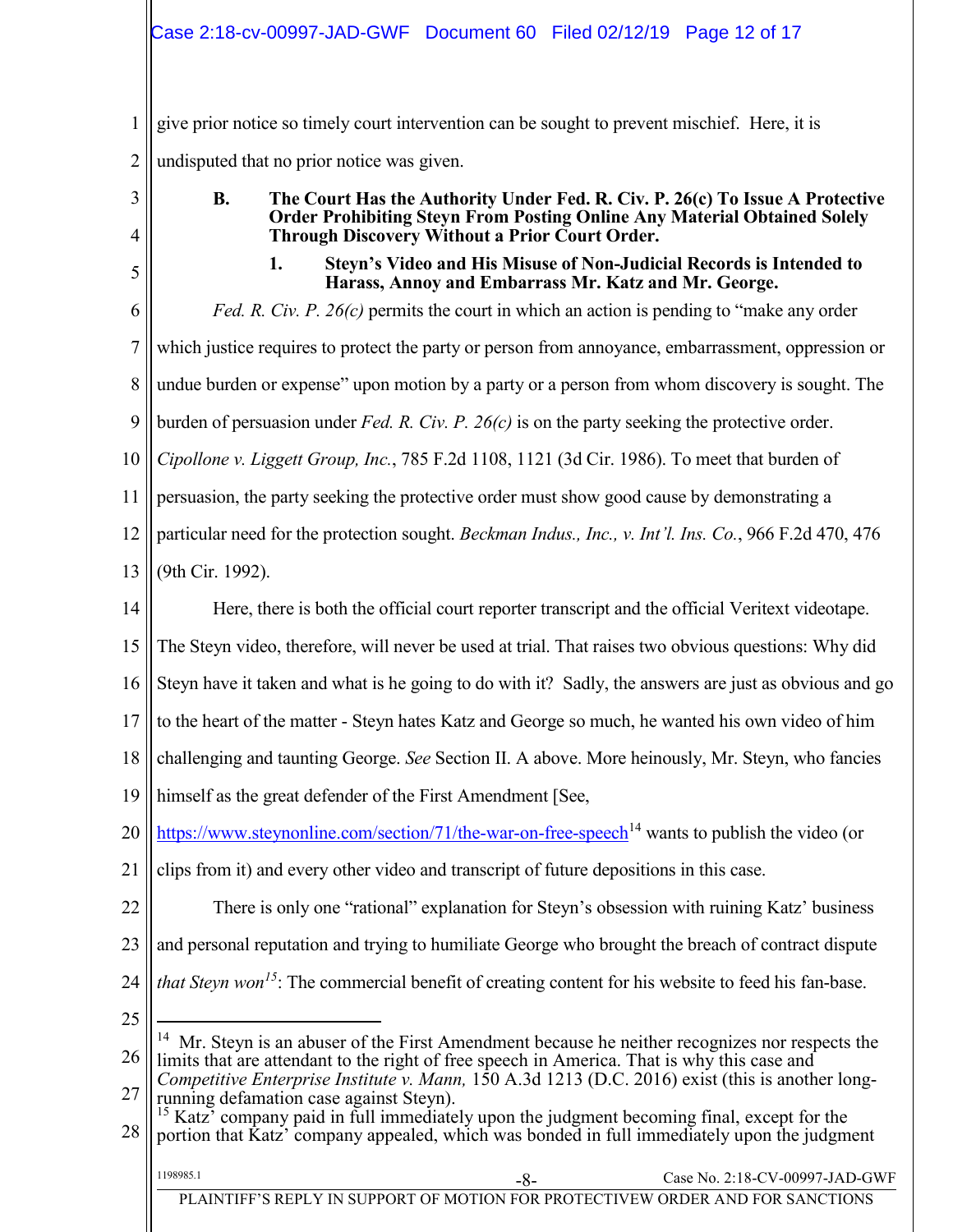# <span id="page-12-4"></span> $\rm \left| \right|$ Case 2:18-cv-00997-JAD-GWF Document 60 Filed 02/12/19 Page 13 of 17

<span id="page-12-6"></span><span id="page-12-3"></span><span id="page-12-2"></span><span id="page-12-0"></span>

| As recognized in Paisley Park Enters., Inc. v. Uptown Prods., 54 F. Supp. 2d 347, 349                                                                                                                              |
|--------------------------------------------------------------------------------------------------------------------------------------------------------------------------------------------------------------------|
| (S.D.N.Y. 1999), Rule 30's provision for videotaped depositions was not intended to further a                                                                                                                      |
| party's commercial goals or private pursuits or "to be a vehicle for generating content for broadcast                                                                                                              |
| and other media." 54 F.Supp.2d at 349. As Paisley Park also recognized, courts must be vigilant to                                                                                                                 |
| ensure that its processes are not used improperly for purposes unrelated to their role. Id. See also,                                                                                                              |
| Drake v. Benedek Broad. Corp., 2000 WL 156825, (D. Kan. Feb. 9, 2000).                                                                                                                                             |
| 2.<br>The Video and Certified Transcript of Steyn's Deposition and Katz's<br><b>Expert Witness Reports Are Not Judicial Records and Thus Steyn Has</b><br>No Right to Publish Them.                                |
| In Barket v. Clark, this Court (Magistrate Judge Foley), entered a protective order very                                                                                                                           |
| similar to the one sought here under very similar circumstances. Relying on <i>Larson v. American</i>                                                                                                              |
| Family Mut. Ins. Co., 2007 WL 622214, (D.Colo.2007), Judge Foley wrote:                                                                                                                                            |
| [In Larson] the court entered a protective order that video depositions taken in the case not<br>be publicly disseminated at any time, except as to those portions of video depositions                            |
| actually admitted at trial and which therefore become part of the public record in the case. In<br>so holding, the court echoed Seattle Times Co. v. Rhinehart in stating that "[a] videotaped                     |
| deposition is, by nature, information that would not otherwise be obtained by opposing                                                                                                                             |
| counsel, absent this litigation. It is, therefore, appropriate that such information be limited to<br>use in this lawsuit, if the Defendant can establish that other uses will subject the deponents to            |
| annoyance, harassment and embarrassment." See also Patterson v. Burge, 2007 WL<br>2128363 (N.D.Ill. 2007) (protective order entered barring the public dissemination of<br>deposition transcripts and videotapes). |
| Barket v. Clark, No. 2:12-CV-00393-JCM, 2013 WL 647507, at *2 (D. Nev. Feb. 21, 2013)                                                                                                                              |
| The Court concluded that because depositions are information that the parties only obtain by                                                                                                                       |
| virtue of the court-governed civil discovery process, it is appropriate to issue a protective order                                                                                                                |
|                                                                                                                                                                                                                    |
| precluding the posting of the parties' depositions on the Internet. This conclusion was bolstered by                                                                                                               |
| several good cause findings, all of which exist here: The subject dispute there concerned the alleged                                                                                                              |
| improper use of the Internet to harm the parties [Same here]; concern that the plaintiff might post the                                                                                                            |
| deposition or excerpts therefrom on the Internet to support his position in this case or to possibly                                                                                                               |
| make other criticisms or accusations against the defendant [Steyn has already done this]; such                                                                                                                     |
| postings would likely serve only to add fuel to the dispute between the parties [That certainly has                                                                                                                |
| happened here as evidenced by Murphy's incendiary emails to Mr. August]; it is impossible to                                                                                                                       |
| becoming final.                                                                                                                                                                                                    |
| 1198985.1<br>Case No. 2:18-CV-00997-JAD-GWF<br>$-9-$                                                                                                                                                               |
|                                                                                                                                                                                                                    |

<span id="page-12-5"></span><span id="page-12-1"></span>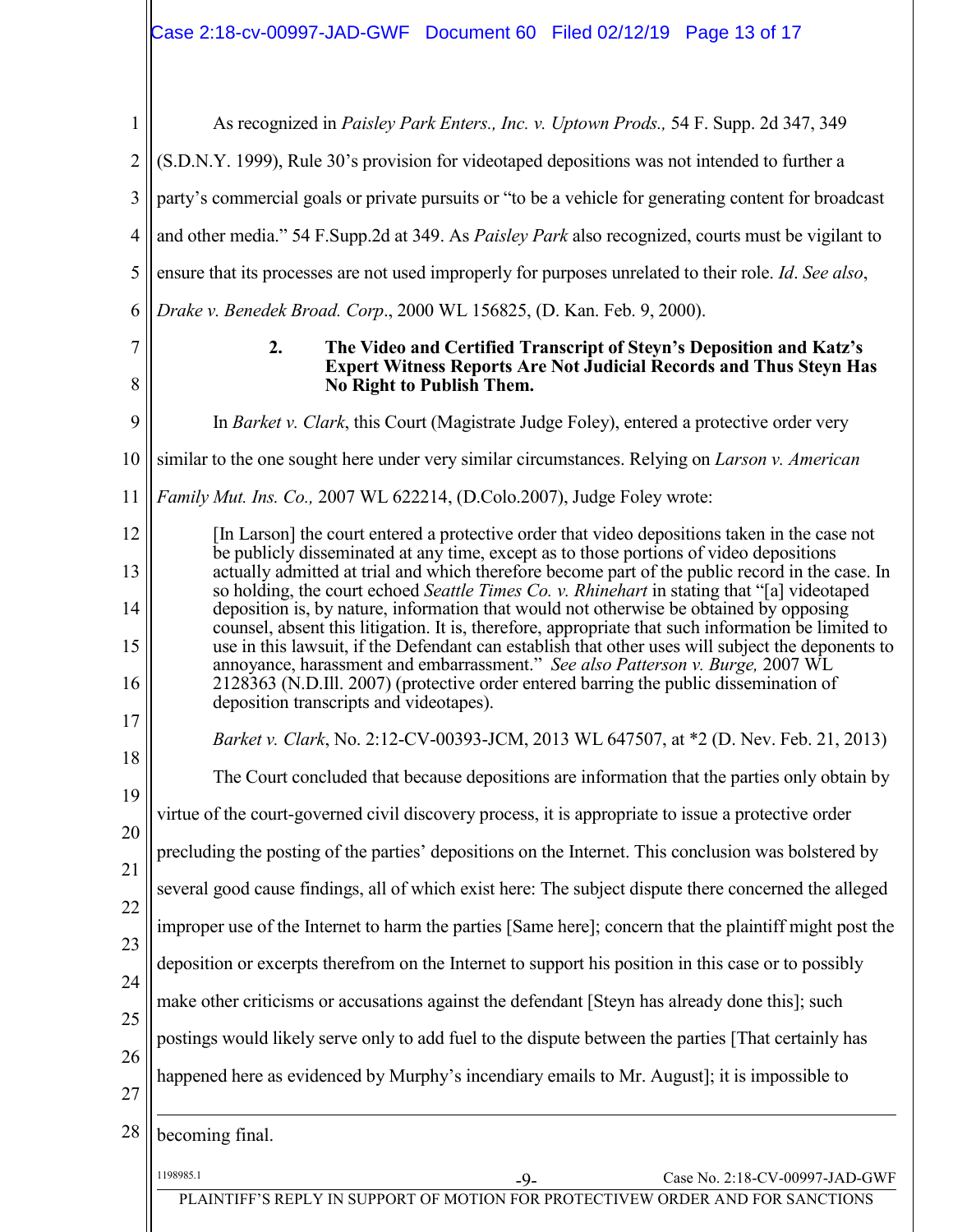# <span id="page-13-1"></span>Case 2:18-cv-00997-JAD-GWF Document 60 Filed 02/12/19 Page 14 of 17

<span id="page-13-4"></span>1 2 3 4 5 control the editing of such material by others once it has been posted [We do not know if this has yet occurred]; and finally, public dissemination of the depositions in this case prior to trial may undermine the witness exclusionary rule in Fed.R.Evid. 615 by giving potential trial witnesses access to Steyn's testimony prior to their own depositions or trial testimony.<sup>16</sup> *Barket* at 2013 WL 647507, at \*3.

<span id="page-13-3"></span>6 7 8 9 10 11 12 13 Mr. Steyn's media/political credentials do not entitle him to a different result. In *U.S. v. McDougal,* 103 F.3d 651, 656 (8th Cir. 1996) a number of media organizations moved for access to a video recording of President Clinton's deposition testimony in a criminal case immediately after it was taken or, in the alternative, at the time of its display to the jury. The court held "as a matter of law the [deposition] videotape itself is not a judicial record to which the common law right of public access attaches [and] [e]ven if the defendants had moved for the admission of the videotape into evidence, the videotape itself would not necessarily have become a judicial record subject to public review. The court reasoned:

14 15 16 "the videotape at issue ... is merely an electronic recording of witness testimony. Although the public had a right to hear and observe the testimony at the time and in the manner it was delivered ... in the courtroom, we hold that there was, and is, no additional common law right to obtain, for purposes of copying, the electronic recording of that testimony. *Id*. at 657. In other words, a deponent's videotaped testimony should be "on equal footing" to a live witness's testimony, for which photography and broadcasting is prohibited.<sup>17</sup>

<span id="page-13-2"></span>17 18 19 *See also Fish v. Kobach*, WL 5295891 (D. Kan., Oct. 25, 2018) (a videotape deposition was not a judicial record and because the deposition was never made part of the judicial record, it retained its

status as a matter of nonpublic pretrial discovery under a protective order. The court found that the

- 20 video may not be copied and used outside the litigation).
- 21 22
- <span id="page-13-0"></span>In *Apple iPod iTunes Antitrust Litigation*, 75 F. Supp.3d 1271, 1274-1275 (N.D. Cal. 2014),
- the court also agreed with *McDougal* and held that a videotape deposition of Steve Jobs was not a
- 23 judicial record because it was not admitted into evidence as an exhibit and thus could not be used
- 24 25 outside of the litigation. The court noted several anomalous results if the law was contrary: "For

| 1198985.1 | -111                                                                          | Case No. 2:18-CV-00997-JAD-GWF |
|-----------|-------------------------------------------------------------------------------|--------------------------------|
|           | LAINTIFF'S REPLY IN SUPPORT OF MOTION FOR PROTECTIVEW ORDER AND FOR SANCTIONS |                                |

<sup>26</sup> 27  $\overline{a}$ <sup>16</sup> August relied on these exact same reasons is his requests to have Steyn take down the deposition transcript and expert report. Murphy called them "absurd, foolish, and cynical" and

<sup>28</sup> frivolous in the extreme." August Decl. ¶ 16.  $17$  This Court's local rules similarly prohibit cameras and recording in the courtrooms in the district. See LR IA 2-1(c).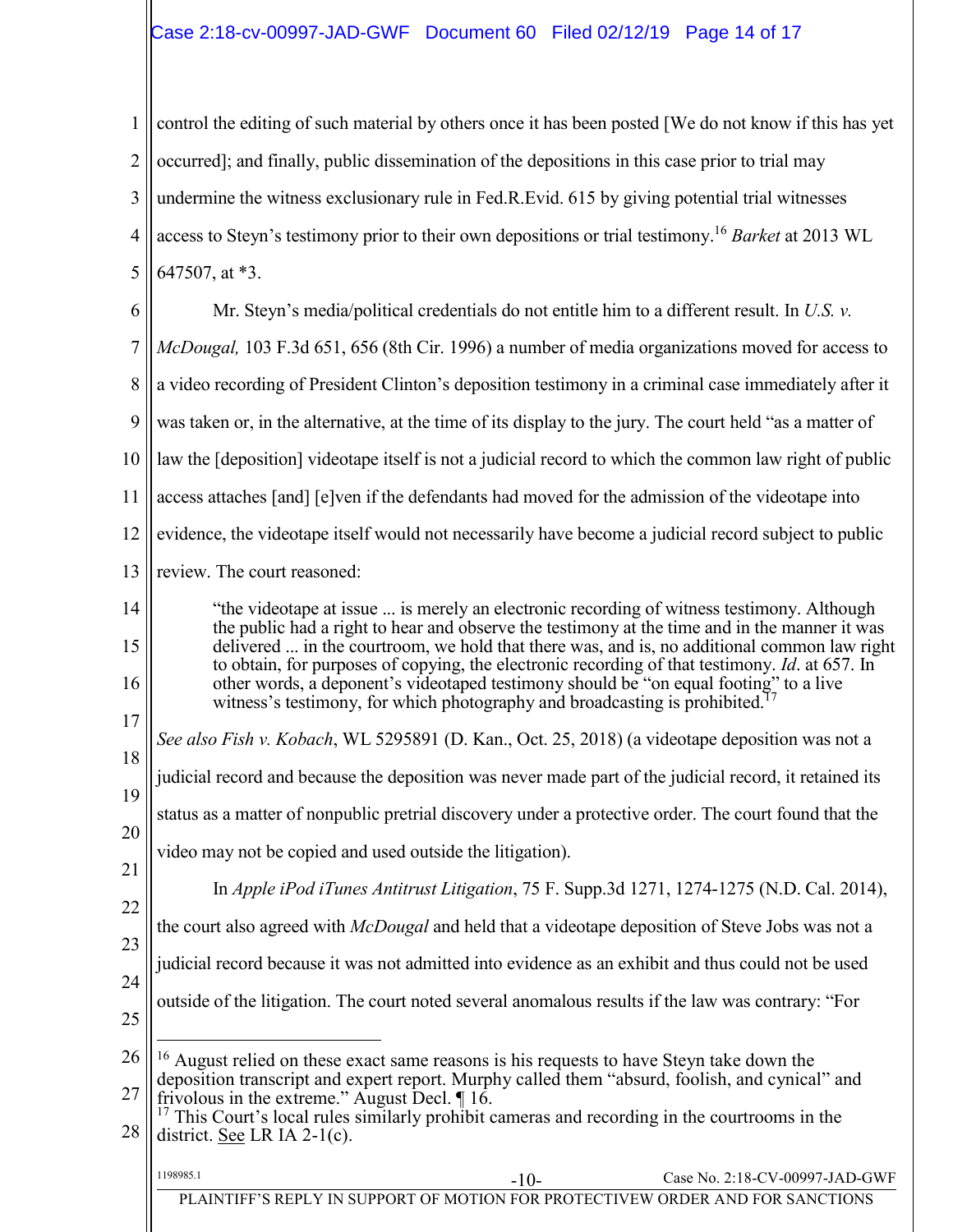1 2 3 4 5 6 7 8 example, the public would have special access to videos that would not even be available to the court of appeals in the appellate record. And snippets of previously recorded impeachment testimony played at trial would be publicly available for copying and distribution, while the direct live testimony of witnesses would remain sheltered from audiovisual recording." *Id*. at 1275. And in a warning that is particularly prescient for this Court, the judge repeated the *McDougal* court's concern: "courts should avoid becoming the instrumentalities of commercial or other private pursuits." Although the was no evidence that the news media seeking the Steve Jobs video intended to use it for improper purposes, the same cannot be said about Mr. Steyn here.

- <span id="page-14-0"></span>9
- 10

#### <span id="page-14-1"></span>**3. Steyn Has No First Amendment Right to Use the Video or Deposition Transcripts (or Expert Reports) Outside of the Litigation.**

11 12 13 14 15 16 17 18 In *Seattle Times Co. v. Rhinehart*[, 467 U.S. 20](https://advance.lexis.com/api/document?collection=cases&id=urn:contentItem:3S4X-3DJ0-003B-S3MT-00000-00&context=) (1984), a religious organization, its spiritual leader, and other members brought a defamation action against newspapers. The newspapers' motions to compel discovery were granted, but protective orders were issued covering information relating to donations to the group, and the parties appealed. The Supreme Court of Washington affirmed and the newspapers sought certiorari. The Supreme Court held that where a protective order is entered on a showing of good cause, is limited to the context of pretrial discovery and does not restrict the dissemination of the information if it is gained from other sources in addition to the discovery, it does not offend the First Amendment.

19 20 21 22 23 24 In upholding the protective order, the Supreme Court stated that it was important to recognize the extent of the impairment of *First Amendment* rights that the protective order may cause. The Court noted that the defendants gained the information they wished to disseminate only by virtue of the trial court's discovery processes. To that, the Court stated:**A litigant has no First Amendment right of access to information made available only for purposes of trying his lawsuit. (Citation omitted).** *[Id](https://advance.lexis.com/api/document?collection=cases&id=urn:contentItem:3S4X-3DJ0-003B-S3MT-00000-00&context=)*. at 32. [Emphasis added.]

25 26 27 28 1198985.1 V-00997-JAD-GWF PLAINTIFF'S REPLY IN SUPPORT OF MOTION FOR PROTECTIVEW ORDER AND FOR SANCTIONS The Court further stated that pretrial depositions and interrogatories are not public components of a civil trial. Such proceedings were not open to the public at common law, and depositions are generally conducted in private as a matter of modern practice. *[Id](https://advance.lexis.com/api/document?collection=cases&id=urn:contentItem:3S4X-3DJ0-003B-S3MT-00000-00&context=)*. The Court also noted that much of the information that surfaces during pretrial discovery may be unrelated or only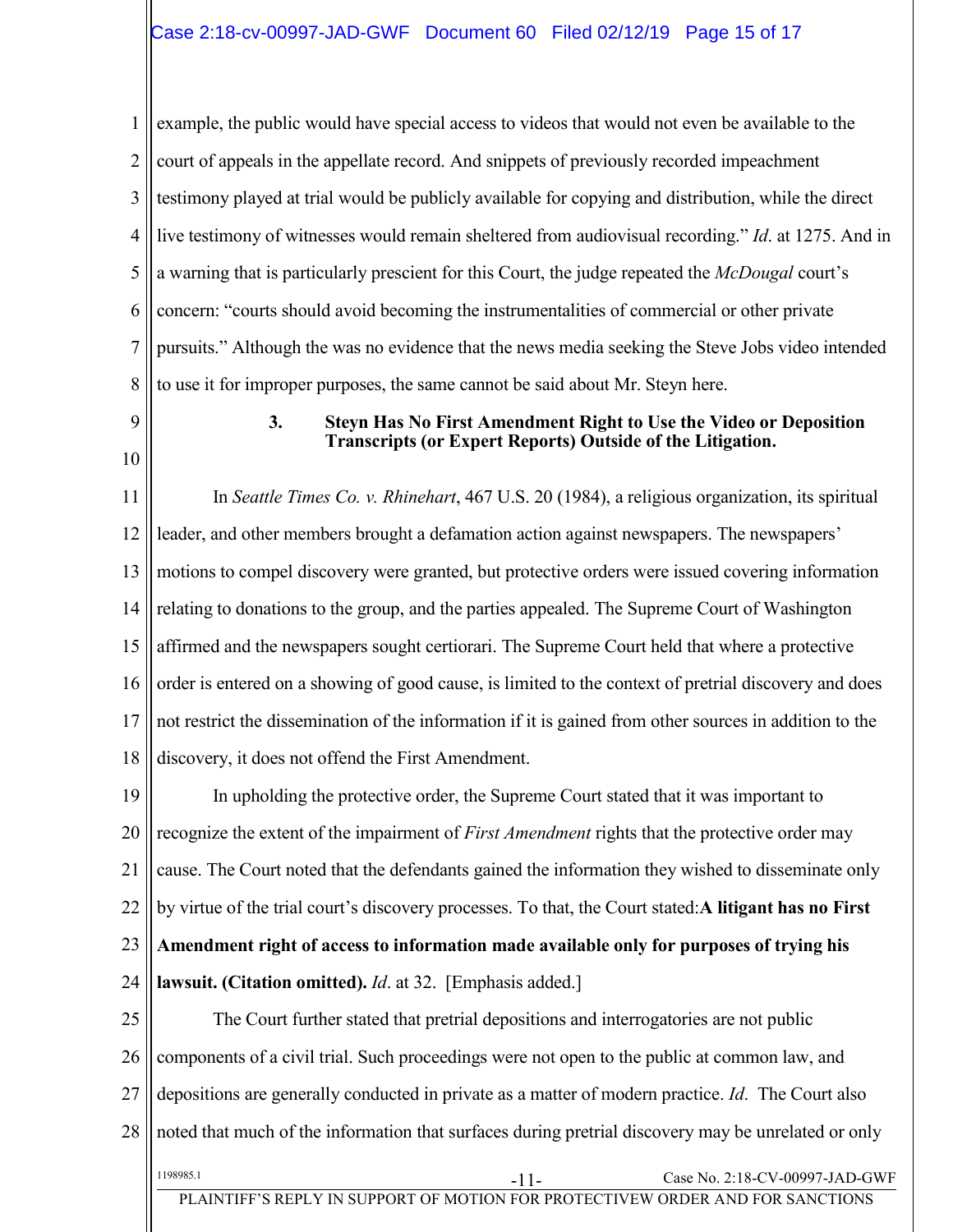<span id="page-15-3"></span><span id="page-15-2"></span>1 tangentially-related to the underlying cause of action and therefore not admissible at trial. *[Id.](https://advance.lexis.com/api/document?collection=cases&id=urn:contentItem:3S4X-3DJ0-003B-S3MT-00000-00&context=)* [at 33.](https://advance.lexis.com/api/document?collection=cases&id=urn:contentItem:3S4X-3DJ0-003B-S3MT-00000-00&context=)

<span id="page-15-1"></span>2 3 4 5 6 7 8 9 10 11 12 13 14 15 In the face of this on-point authority from the highest court in the land, Steyn relies on two cases that could not be more inapposite. *Animal Legal Defense Fund v. Wasden*, 878 F.3d 1184 (9th Cir. 2018) upheld a First Amendment challenge to an Idaho criminal statute that, among other things, prohibited a person from entering a private agricultural production facility and, without express consent from the facility owner, making audio or video recordings of the conduct of an agricultural production facility's operations. *American Civil Liberties Union of Illinois v. Alvarez*, 679 F.3d 583 (7th Cir. 2012) , invalidated enjoined enforcement of a state eavesdropping statute against the ACLU's "police accountability program," which included a plan to openly make audiovisual recordings of police officers performing their duties in public places and speaking at a volume audible to bystanders. Neither case involved pre-trial internet publication of discovery materials obtained in the course of civil litigation. Both cases involved statutory prohibitions against video recordings in the first instance but Katz is not relying on any statute in any jurisdiction that bars recordings *per se*. Nor is he challenging Steyn's right to have his deposition videotaped. It was, by a certified videographer.

16

#### <span id="page-15-0"></span>**IV. CONCLUSION – SCOPE OF REQUESTED PROTECTIVE ORDER**

17 18 19 20 21 22 23 24 25 The Court must not countenance Steyn's ambush of George or Steyn's legally bankrupt protest that he has unfettered the First Amendment to post anything and everything he gets in discovery from the case on his media regardless of whether the material is part of the judicial record. It is clear that Steyn and Murphy are abusing the discovery process, not only because of Steyn's continuous and immediate posting of court records to Steyn's website (e.g., deposition transcripts and expert witness reports), but also because the video admittedly was taken for use at trial but for "any other purpose" that Steyn intends. Based on the foregoing, the Court should enter a protective order with the terms and conditions set forth in **Exhibit B** attached hereto, and should award sanctions as requested in Katz' moving papers.

- 26
- 27
- 28